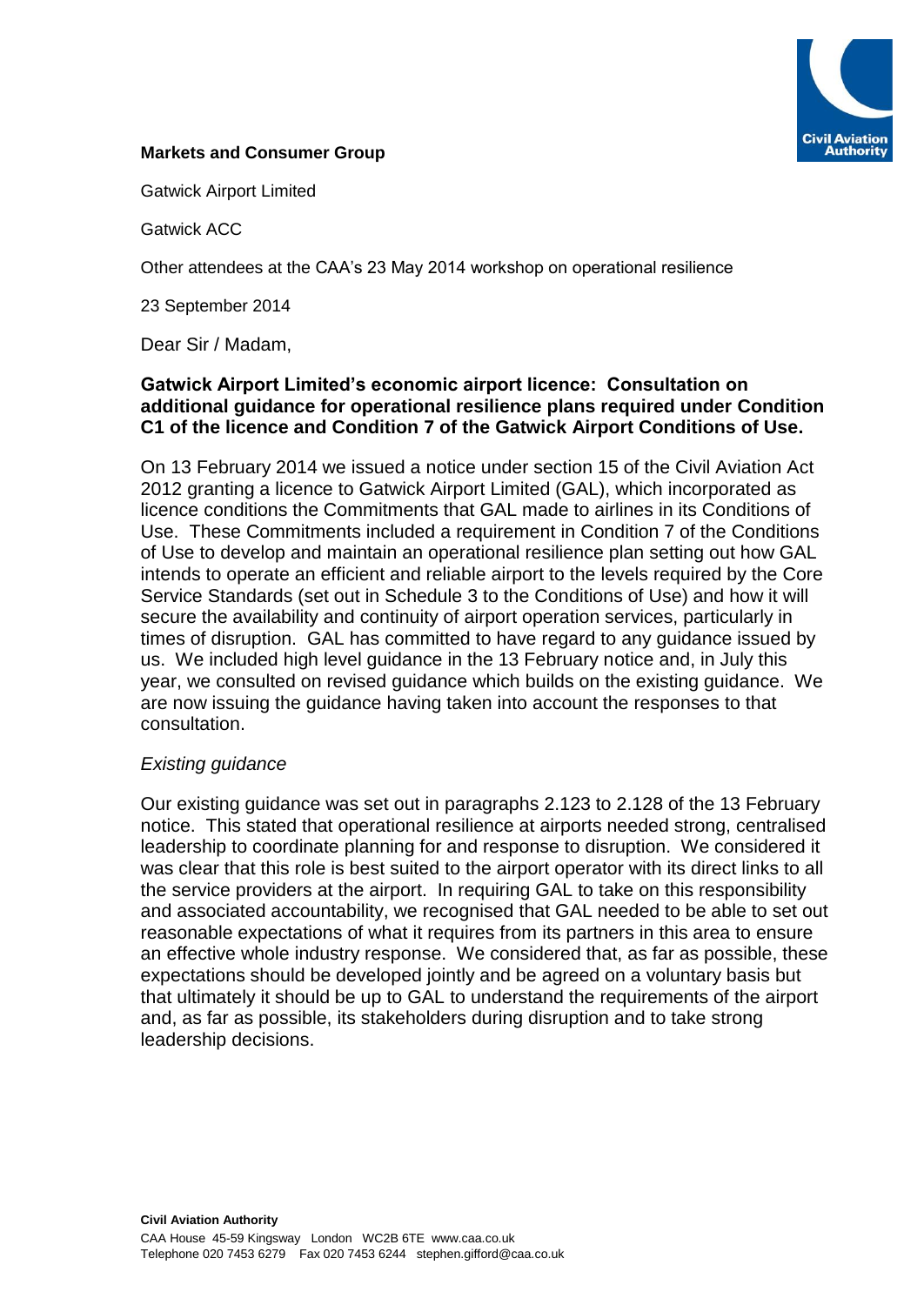We noted that disruption can be caused by many different factors, including severe weather,<sup>1</sup> industrial action, security incidents, cyber attack, accidents at the airport or even incidents at facilities remote from the airport upon which the airport relies.<sup>2</sup> Therefore, the CAA would expect to see that GAL has risk assessments for the infrastructure under its control and for all the services it offers at the airport, with clear management processes and clear communication plans in place for remedying and dealing with the impacts of loss of that infrastructure or service. These processes and plans should also include dissemination of information to passengers and a provision of a 'backstop' level of passenger welfare where the airlines are slow or unable to do so. If these are in place, in the event of any investigation, the CAA would normally expect to concentrate on how well the company had reacted to, and managed the event. However, if the plans are not adequate, the CAA will take proportionate regulatory action, from requiring changes to the plans to taking enforcement action under the Act.

We said that where services were provided by a third party and GAL only acted as a landlord for the facilities (such as fuel supply or groundhandling services), we would not expect GAL to have contingency plans for ensuring continuity of supply of those services. However, we would expect GAL to have plans for the effect that disruption to those services would have on its own operations.

In particular, we said we would expect GAL to have contingency plans for the loss, for whatever reason, of:

- access to key infrastructure at the airport (such as the terminals, runway or airfield);
- IT systems;

1

- key suppliers; and/or
- key staff (including UK Border Force (UKBF)).

We also made it clear that, in order for resilience plans to work effectively within the high-pressure environment caused by disruption, they must be underpinned by solid day-to-day working relations, possibly through the development of formal business continuity models. We noted that the government's guidance on resilience<sup>3</sup> states that "business continuity management must be regarded as an integral part of an organisation's normal on-going management processes." Therefore, the requirement goes wider than times of disruption and we said would expect GAL to maintain clear working arrangements with relevant parties. We noted that this will be addressed by GAL's commitments to have a plan setting out how it intends to run an efficient and reliable airport to the levels required by the Core Service Standards or otherwise agreed with other service providers.

GAL has committed to having regard to any guidance we have issued. We stated that we considered that the preceding paragraphs constituted guidance on what we expected GAL to include in its resilience plans. We did not propose to issue further guidance at that stage, beyond what was included in the notice, but said we may do so if the need arises, for example following any recommendations from our review

Continued (2 of 8 pages)

 $1$  For example, the flooding which caused disruption on Christmas Eve 2013.

 $2$  For example, an accident at a major oil storage depot or disruption to the fuel pipeline could have a significant effect on fuel supply to the airport.<br><sup>3</sup> https://www.gov.uk/resilience-in-society-infrastructure-communities-and-businesses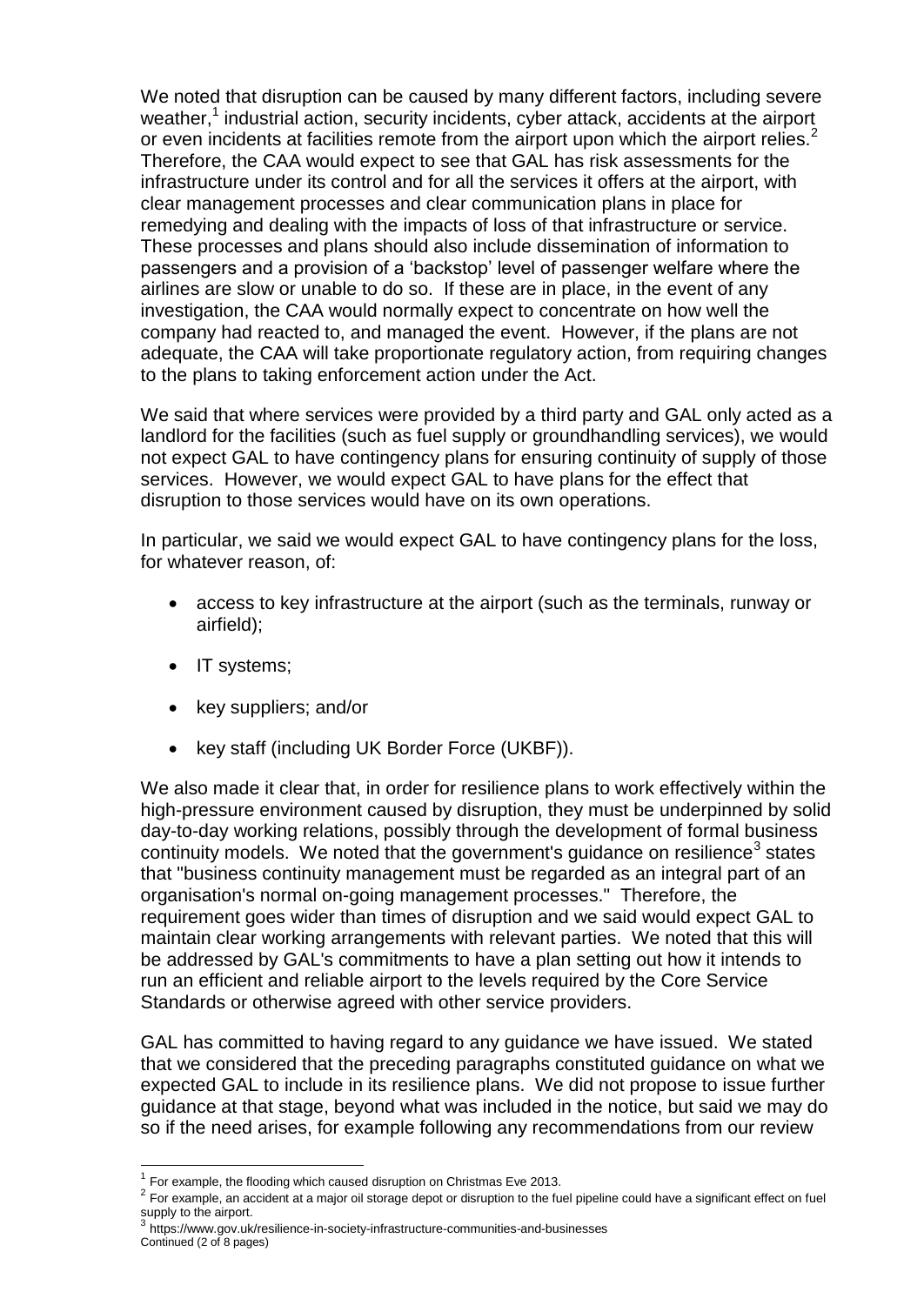of GAL's report on the disruption on Christmas Eve 2013. In addition to issuing guidance, we considered that we should retain a right to require GAL to review and revise the plan if we considered that the plan was likely to fall short of meeting the high level outcome or has been found wanting following practical experience. We said we would expect GAL to make the required changes voluntarily in the first instance but, if necessary, may use our powers under the Act to either modify the licence or to take formal enforcement action.

We also noted that GAL's Commitments only required it to have regard to our guidance rather than to comply with it. In light of this we stated that, in the event of any enforcement action, we would take into consideration the extent to which GAL has had regard to any guidance we had issued.

## *Additional guidance*

In March, following the serious disruptive event at Gatwick Airport on Christmas Eve 2013, we engaged consultants Steer Davies Gleave (SDG) to carry out a more detailed review of best practice in business and operational resilience. This review looked at practices in airports in Europe and the USA and in other sectors such as local government, health and rail, as well as reviewing GAL's current resilience plans. The SDG report is attached as an annex to this consultation. In addition to this SDG carried out a review of Gatwick's own report on the Christmas Eve incident and a review of on-going work on processes for demand and capacity reduction during disruption at Heathrow.

The SDG report recommends a number of areas where we should provide more detailed guidance to GAL on the content and format of its resilience plans. We agree that these are sensible recommendations and we are therefore including all the recommendations in the proposed guidance. We are also including some additional guidance on our expectations regarding passenger welfare and provision of information.

We note that GAL is already quite advanced in the production of its plans to be published by 1 October in accordance with its licence and is planning to consult on these plans shortly. We expect GAL to do all it can to incorporate any part of this additional guidance that is not already covered by its proposed plans, including discussing the themes of this consultation with stakeholders and us during its own consultation on its plans, to inform the final plans published in October. If, despite this, there are still some areas that need further development we would take account of this in determining our enforcement approach should this become an issue.

*Recommendations from the McMillan report and Transport Select Committee report.*

The McMillan report<sup>4</sup> and the Transport Select Committee<sup>5</sup> reviewed the events at Gatwick Airport on Christmas Eve 2013 and made a number of recommendations

1

[http://www.gatwickairport.com/PublicationFiles/business\\_and\\_community/all\\_public\\_publications/2014/McMillan](http://www.gatwickairport.com/PublicationFiles/business_and_community/all_public_publications/2014/McMillan_report_Feb14.pdf) report\_Feb14.pdf.

Continued (3 of 8 pages) <sup>5</sup> The Transport Select Committee report published in April 2014, can be found at [http://www.parliament.uk/business/committees/committees-a-z/commons-select/transport](http://www.parliament.uk/business/committees/committees-a-z/commons-select/transport-committee/news/gatwick-report---substantive/)[committee/news/gatwick-report---substantive/.](http://www.parliament.uk/business/committees/committees-a-z/commons-select/transport-committee/news/gatwick-report---substantive/)

<sup>&</sup>lt;sup>4</sup> The McMillan report, published in February 2014, can be found at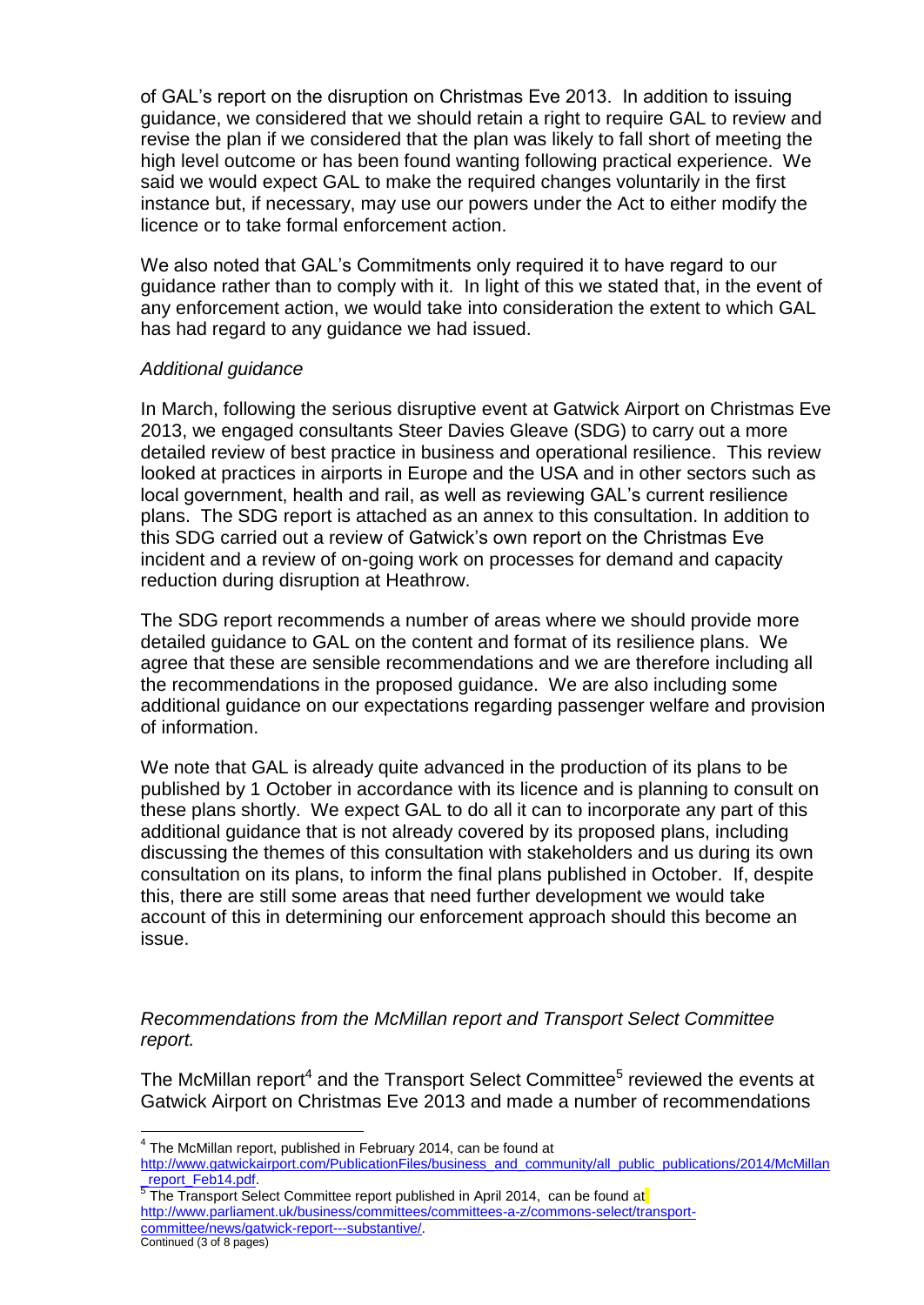for GAL's resilience plans. We are pleased that GAL has committed to taking up the recommendations in the McMillan report and recommend that it should consider whether any of the recommendations in the Transport Select Committee report are relevant to its own resilience plans.

Yours faithfully,

Sylufford

Stephen Gifford **Head of Economic Regulation**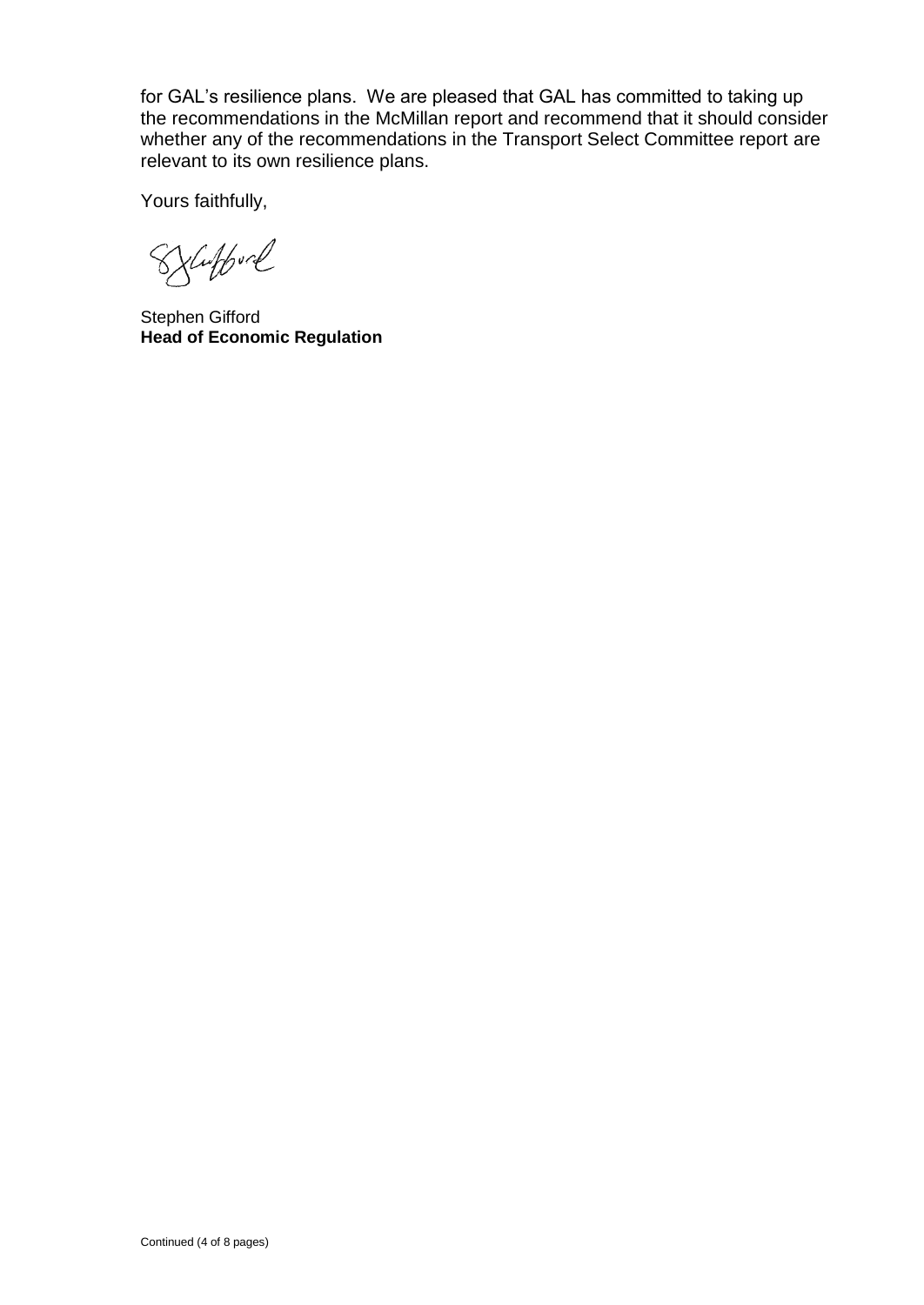# **Appendix 1: Draft revised guidance on Gatwick Airport Limited's operational resilience plans required under condition C1 of its economic airport licence and Condition 7 of its Conditions of Use.**

This revised guidance is issued in addition to the guidance issued in the notice granting an economic airport licence to Gatwick Airport Limited given on 13 February 2014 under section 15 of the Civil Aviation Act 2012 and is intended to strengthen and clarify that earlier guidance.

## *Risk management*

GAL should involve other airport stakeholders in its risk assessments process (or at least to offer effective opportunities for those stakeholders to participate) where appropriate.

GAL should also plan (in consultation with relevant stakeholders) and undertake a programme of risk mitigation based on the risk assessments, as applicable, through:

- its capital programme (both maintenance and development capital expenditure); and
- improvements to its operational procedures.

There should be a formal process to manage risk (both assessments and mitigations) with a senior level meeting with relevant stakeholders taking place at least each year.

As part of the licence requirement to have clear processes and communications to remedy problems GAL should:

- provide an overarching contingency plan document that includes all the principles to be followed when a disruptive event occurs, with further plans and procedures documented with agreement sought from all relevant airport stakeholders<sup>6</sup>;
- establish clear rules for when the different Command levels should be triggered, including pre-emptive activation (i.e. in advance of any disruption) in situations where disruption could be expected, such as at key holiday periods;
- provide a formal training, practice and testing regime for Bronze, Silver and Gold Commanders and Deputies, including the requirement for operational experience and experience of managing incidents or practical exercises;
- establish clear levels of authority for each level Commander, including appropriate spending authority, which provides the capability to make decisions at the necessary level;
- ensure that staff rosters are established to ensure that trained and qualified Commanders are always available;
- ensure that the involvement of key stakeholders, such as airlines, forms an integral part of the Command and Control processes and that there is live sharing of operational information between stakeholders during disruption events;
- ensure that facilities and equipment used for the Command and Control operations are tested at least annually;

Continued (5 of 8 pages) 1  $^6$  stakeholders include the major airlines, with other airlines represented by the GACC, ground handling agents, NATS, the emergency services, fuel suppliers, local authorities etc.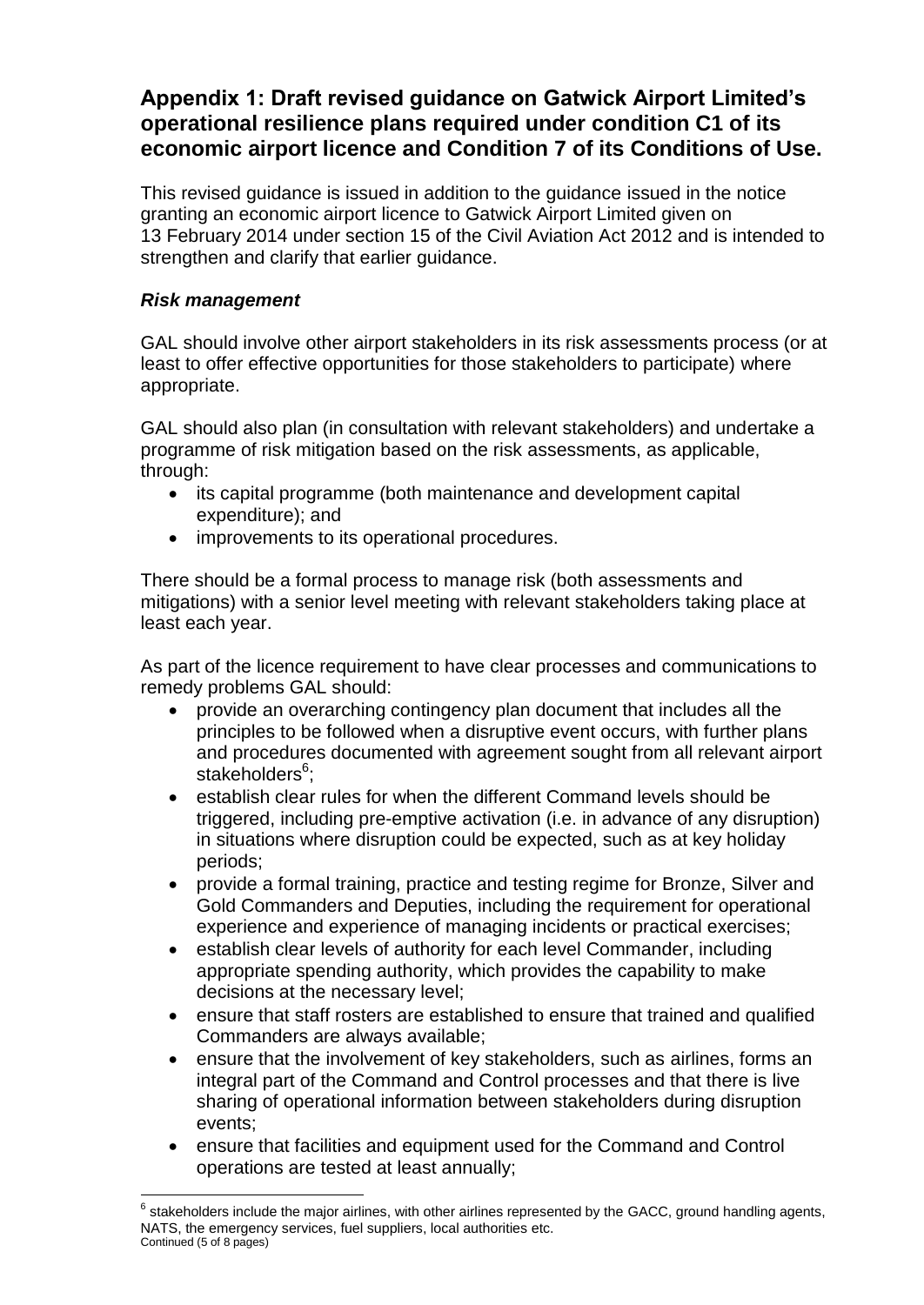GAL should develop a programme of tabletop and practical exercises to test contingency plans, which should be undertaken so as to cover all major types of contingency every two years. GAL should decide, in accordance with its risk assessment processes, the nature and number of exercises of each type necessary to ensure it fulfils its licence obligations to secure the availability and continuity of airport operation services, particularly in times of disruption.

- at least 4 tabletop exercises per year are recommended;
- at least one practical exercise relating to a non-emergency disruption situation every other year is recommended;
- where stakeholder coordination, passenger management, information and welfare responses are tested as part of the mandatory emergency exercise which each airport is required to undertake every other year under CAP168, such exercises can be considered to contribute to the fulfilling of the operational resilience condition;
- live events will also be considered to contribute to the fulfilling of the operational resilience condition, provided that full post-incident reviews have been carried out;
- as far as possible the planning and exercising of the programme should be done in collaboration with relevant stakeholders. Where stakeholders are unable or unwilling to engage or agree, any identified limitations on GAL's ability to carry out full and effective exercises will be taken into account in any future related regulatory action; and
- GAL should ensure that "wash-up" sessions are undertaken for all exercises, inviting representatives from relevant organisations to participate.

## *Passenger Welfare*

GAL should be clear in its plans that, if it considers it necessary during a disruptive event, it will be prepared to step in to offer a backstop level of welfare assistance and information and may recover its reasonable costs. Details of the types of assistance that might be provided should be made clear in its plans and may be agreed with airlines individually or through the AOC in advance.

In particular GAL should:

- include in its plans optimum requirements for airlines regarding dissemination of information to passengers in times of disruption;
- work with airlines to give due priority to giving passengers information about likely events, the relative likelihood and the potential or actual impact on flights, so as to enable passengers to take reasonable decisions about whether to go to the airport;
- establish this information provision in its plans as requiring a high priority by airline and ground handling staff at times of disruption, relative to their own recovery activities;
- ensure that effective means of information provision are available in each terminal, for example diverting electronic displays from commercial advertising or performance reporting during times of disruption and extending free wifi provision, with plans in place to deal with IT and sound systems failures;
- understand airlines' preparedness to meet their obligations under EU 261 with regards to passenger welfare. GAL should ensure that it is fully indemnified by airlines for where it has to make backstop provision, and should be clear about how it will recover its costs;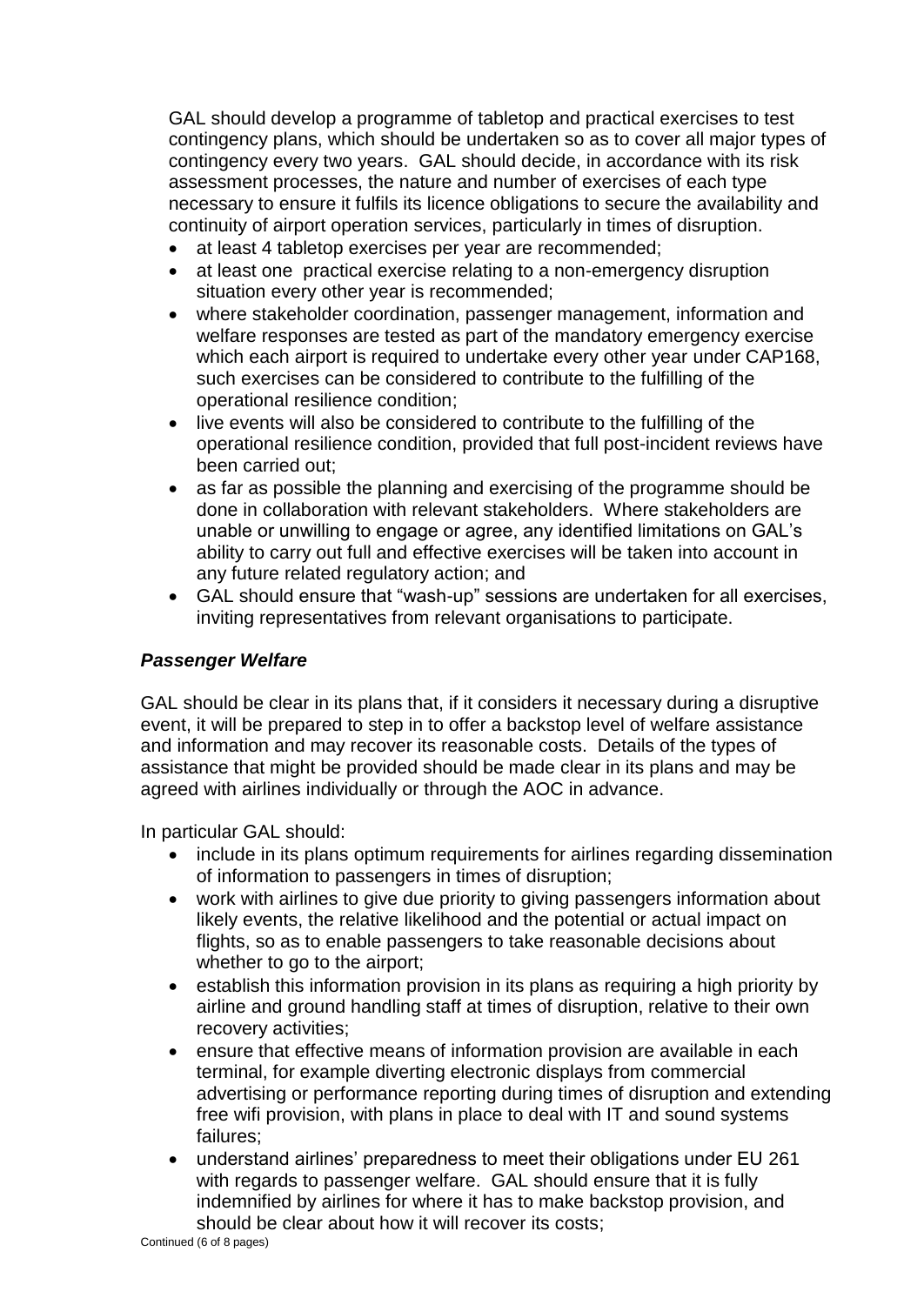- develop an understanding of what capabilities its airlines have to communicate with their passengers, including understanding airlines' preparedness to deliver their obligations under EU 261 regarding information about passengers' rights, to inform its own planning about the likelihood that it may have to step in to offer backstop provision of welfare or information;
- subject to commercial confidentiality, identify and share best practice among its airlines with a view to ensuring a coherent and high-quality passenger welfare and information response.

# *Learning Lessons*

GAL should carry out reviews of disruption incidents and of practice exercises held jointly with other stakeholders, as noted above. Where the CAA reasonably requests it, reviews of disruptive incidents should be lead by an independent reviewer and, in any case, the scope of each review should be discussed with stakeholders. Reviews should include as a minimum:

- details of the cause of the incident or the purpose of the exercise and the response;
- the degree of stakeholder engagement and participation in the contingency management and recovery, including compliance with the rules of conduct required under the licence and compliance with processes set up for reductions in demand during times of reduced capacity;
- an assessment of the effectiveness of current plans and processes designed to manage disruption;
- the effectiveness of provision of welfare and information to passengers.

GAL should also demonstrate that it has instituted internal procedures to encourage the reporting of honest mistakes by staff and to include questions on the management of disruption in internal staff surveys, which should be confidential and held at least annually by an external organisation. GAL should also attempt to agree procedures for open discussion with other stakeholders on issues arising during disruption.

## *Joint Business Continuity Planning*

GAL should establish a formal process involving all key stakeholders to consider all parts of the Business Continuity Planning process, from risk identification and assessment, through management of incidents on the day, training and exercising schedule for the next year to the lesson learning process. As noted above, this formal process should involve:

- at least one meeting of senior personnel annually;
- supporting meetings at the working level at least quarterly.

These meetings should be specifically focused on joint business continuity planning, but may use existing forums where appropriate. This level of additional Business Continuity Planning meetings will allow a balance to be found between maximising the operational resilience of the airport with the efficiency of day to day operations. The opportunity to participate should be offered to stakeholders from the following groups:

- Airlines (individually for those with based operations or though the AOC for other airlines);
- Ground handling agents;
- Air Navigations Service Provider (NATS);
- Other airport infrastructure operators (e.g. fuel farm operator);